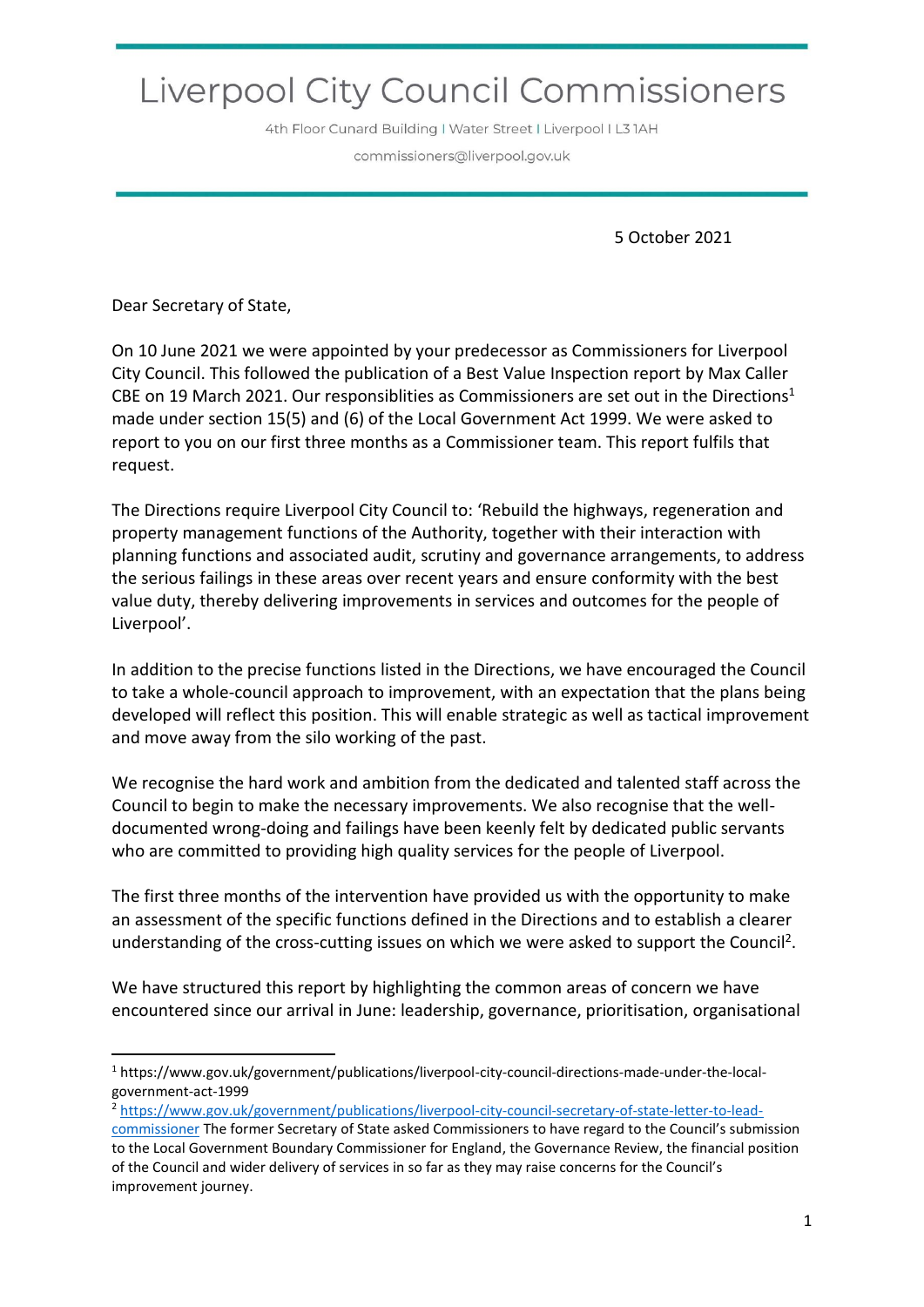planning, and financial resilience. We then comment on the areas and functions described in the Directions, provide some observations on the Council's enabling services, and set out our recommended priorities for the next six months. This report focuses on the functions and areas specified in the Directions and does not refer to wider service delivery. We were asked to consider wider council services and will provide our observations on these in our next report.

This report concludes that the Council is at the beginning of a long improvement journey and has a great deal to do in the next three years. In the first three months we have found that:

- Officers and councillors have been welcoming. Initially there was a lack of understanding and recognition of the significance of our role by senior officers which has hampered progress and impacted on officers ability to grasp the seriousness of the Intervention. This is being addressed by the chief executive.
- The Council and its leaders clearly desire change at pace. This has resulted in a somewhat frenetic rather than purposeful and targeted approach demonstrated in a lack of prioritisation and planning. The Council is actively working on and committed to addressing this – see section 12 for further recommended actions.
- As highlighted in the Best Value Inspection report, in addition to improving the property, highways and regeneration functions, there is a need to build the competence, capacity, efficiency and effectiveness of core corporate and support services including Governance, Finance, Legal and IT. They are the fundamental components of a well-run organisation and need to be in place if the Council is to improve to the standard required.
- We have been troubled by the standards of core competencies such as report writing, forward planning for decision making and customer service. We are pleased that the Council has developed plans for improvement in these areas.

We would like to extend our thanks to your civil servants, their support has been invaluable.

The Council Chief Executive is aware of this report and the findings have been communicated at regular meetings with him and his senior team over the last three months.

We look forward to discussing the contents of the report with you and thank you for your continued support.

Yours sincerely,

**Mike Cunningham, Jo Killian, Neil Gibson & Deborah McLaughlin Commissioners for Liverpool City Council**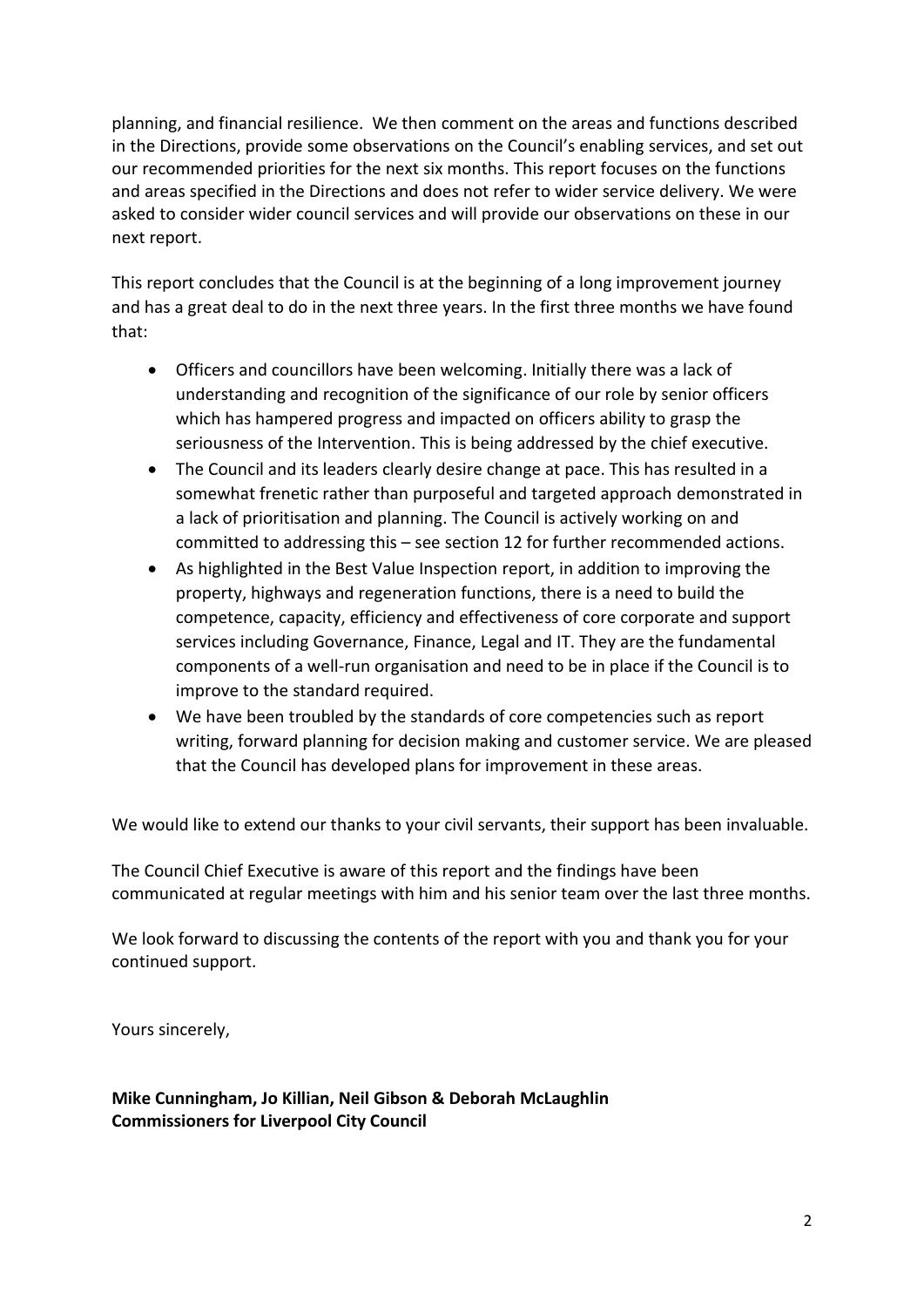## First report to the Secretary of State by the Liverpool City Council **Commissioners: June to September 2021**

Contents

| 1.  |                                                                    |  |
|-----|--------------------------------------------------------------------|--|
| 2.  |                                                                    |  |
| 3.  |                                                                    |  |
| 4.  |                                                                    |  |
| 5.  |                                                                    |  |
| 6.  |                                                                    |  |
|     |                                                                    |  |
|     |                                                                    |  |
|     |                                                                    |  |
| 7.  |                                                                    |  |
|     |                                                                    |  |
|     |                                                                    |  |
|     | Planning Processes, excluding Local Planning Authority functions11 |  |
|     |                                                                    |  |
|     |                                                                    |  |
| 8.  |                                                                    |  |
| 9.  |                                                                    |  |
| 10. |                                                                    |  |
| 11. |                                                                    |  |
| 12. |                                                                    |  |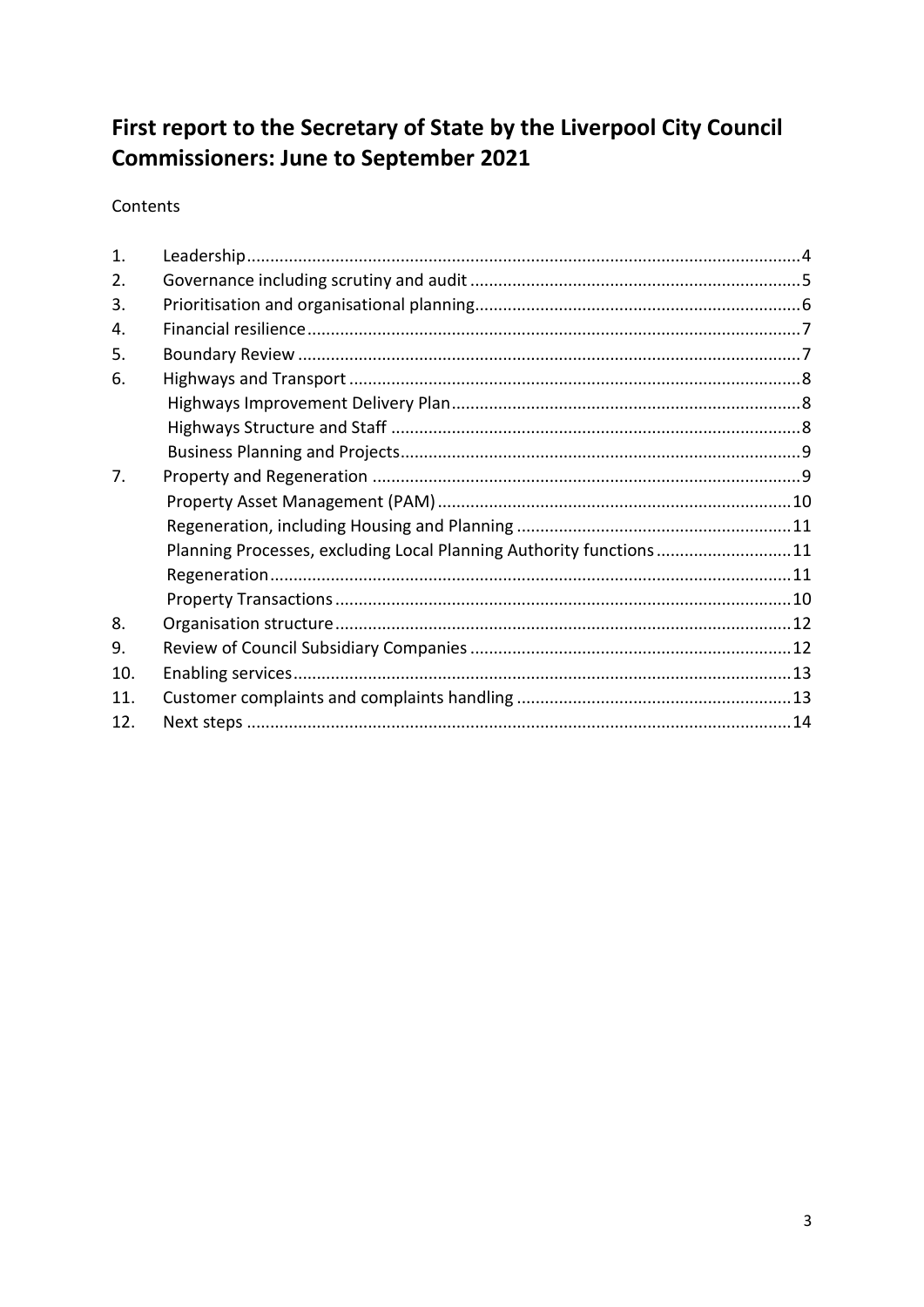### <span id="page-3-0"></span>1. Leadership<sup>3</sup>

1.1 The Council is emerging from a difficult, somewhat toxic period that has led to police investigations. As a Commissioner team we recognise and applaud the courageous leadership decisions that have exposed wrong-doing. These decisions have initiated the beginning of a challenging and complex programme of improvement which will require ambitious, committed, foward looking and transformative leadership. The Council recognises that there is a need to build capacity and enhance capability, and the work to restructure the officer leadership team is designed with this intention in mind. There is also recognition from the Council leadership, which we support, that the transformation work would benefit from external assistance.

1.2 In the first three months of the intervention, we and the Council's political and senior officer leadership have established a shared understanding of the terms of the intervention, the requirements of the Directions and the scale of the improvement challenge. We have also developed a shared understanding of the respective roles of the Commissioners and Council leadership. This understanding needs to be cascaded throughout the organisation as an essential pre-requisite if the improvements across the whole of the Council are to be effective and enduring.

1.3 The Cabinet is comparatively new and with the exception of the Deputy Mayor, it has limited political leadership experience. The fresh eyes and renewed energy of this new Cabinet presents an opportunity for the Council and the City. To take full advantage of this opportunity, the Cabinet must use the next six months to focus on agreed critical priorities: making tough decisions, especially on budget and service delivery matters, and, above all, owning the intervention. This must be achieved through intensive support, development and challenge. Senior officers need to enable the Cabinet to be effective in their roles. The lack of capacity, capability and confidence in some parts of the Council means that advice is not consistent, options not thought through, and at times, officers are not enabling councillors to take difficult decisions with confidence. Reports written for Cabinet are not sufficiently robust and put both individual Cabinet members and the Cabinet collectively, at risk.

1.4 The Council, with our support, is developing a Council Plan and a Strategic Improvement Plan (SIP). These plans will set out the ambition for the Council and the forward-looking measures by which improvement will be assessed. We welcome the development of these plans, which will enable clearer prioritisation and better informed decision-making. It is recognised that these plans, alongside the developing Medium Term Financial Strategy and the officer restructuring process, need to be developed in a coherent way that makes explicit their relationship with the desired position the improvements are working towards. We comment further on this in Section 3.

<sup>3</sup> Relates to Directions 1, 2, 8 & 9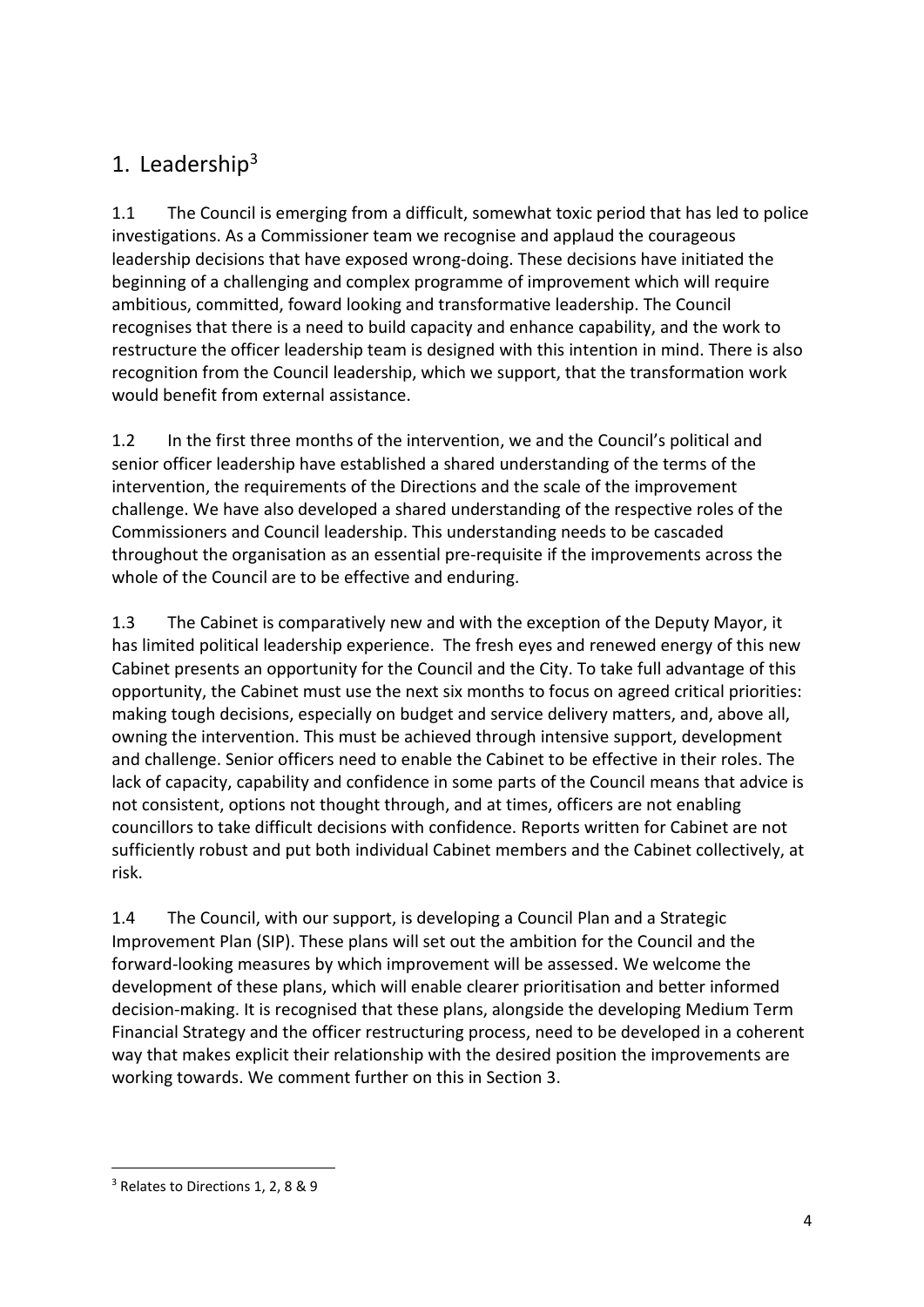### <span id="page-4-0"></span>2. Governance including scrutiny and audit<sup>4</sup>

2.1. The Council needs to reset its governance functions and processes, and is working closely with the Local Government Association (LGA) and the Centre for Governance and Scrutiny (CfGS) on the significant programme of work that is needed to achieve this.

2.2. At the heart of governance sits the Council's Constitution which, despite being updated, remains difficult to access, read and use. In our opinion, the Constitution requires further improvement. In addition, there needs to be a significant step change in practice so that all councillors and officers recognise a modern, accessible Constitution as an enabling framework that permits the Council to deliver its agreed policy programme with the resources it has available. The Constitution should enable the Mayor and councillors to represent their communities and constituents in an appropriate way, as well as supporting the active involvement of local people in the process of setting the Council's priorities. It should enable local people to monitor the Council and its functions, as well as creating an effective means of holding decision makers to account. It must be a Constitution that councillors and officers adhere to, with clear principles, to ensure all decisions are lawful and made in the best interest of the communities they serve. This needs urgent agreement because it is critical to the effective running of the Council. Furthermore, we are clear that a fundamental review of the scrutiny process must be prioritised as part of this governance reset.

2.3. The Council has produced an Improvement Delivery Plan. This is a tactical document that sets out the many tasks required to deliver the necessary reform. It includes a new Code of Conduct for elected members (councillors) based on the model code produced by the LGA. In support of this, training is being delivered and activity is in hand to ensure that all councillors participate in the training modules. Scrutiny training has been offered to all councillors, and the Mayor and Cabinet have been offered mentors by the LGA to support them in the exercise of their duties. Complementary development for officers is planned. It is vital that councillors and officers take full advantage of the training and developmental opportunities. We shall update on progress in our next report.

2.4. The Council has established an independent Audit Committee, chaired by a member of the Liberal Democrat group. Two Independent Advisors have been appointed to the Audit Committee. These individuals have the potential to provide significant technical expertise, if they are empowered to do so. Assistance has been offered to the Committee by the Chartered Institute of Public Finance and Accountancy (CIPFA). Over the next few months, the Committee will need to develop a robust programme of activity in support of its objectives, as well as investing time in establishing good practice, culture and behaviours to enable it to fulfil its critical role in the Council's improving governance system. The new Chair is realistic about the scale of the challenge ahead of him, but the Committee needs to prioritise the work programme against the principal strategic risks, as well as follow the necessary regulatory practice. We are particularly concerned about the ability of overstretched Finance, Audit and Governance teams to provide the underpinning that this

<sup>4</sup> Relates to Directions 1, 2, 8 & 9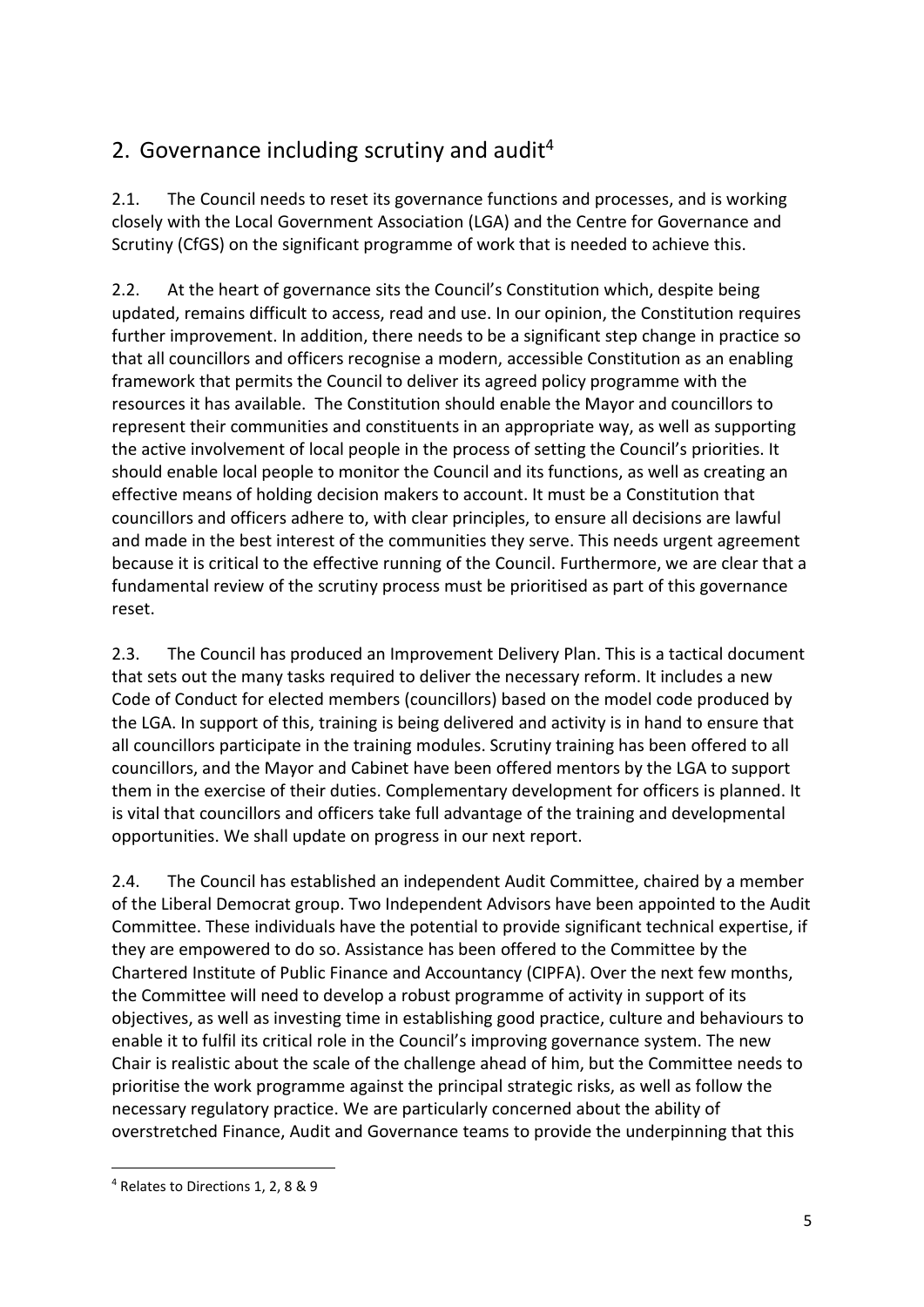Committee requires, as well as the Council's ability to facilitate other high-quality advice that the Committee might need.

2.5. In March 2021, the Council introduced a checklist to be used when undertaking comprehensive due diligence of all potential development partners and prospective purchasers of Council land and buildings. This approach is welcome and we have suggested this internally designed checklist is compared with the industry standard Know Your Customer (KYC) checks to ensure best practice is adopted. Appropriate training must also be provided.

2.6. Over the last three months we have observed ongoing poor governance practices. For example, there is a lack of robust formal (and informal) Forward Planning processes which leads to an inability to prioritise, rushed tasks and inappropriate deadlines that cannot be met. Too many of the draft Cabinet reports in relation to Regeneration, Highways, Planning and Property require substantial challenge and revisions to meet basic standards of compliance. For reports on cross-cutting issues it is often not clear who is accountable. A number of reports have been submitted for our consent that have been presented incorrectly as being exempt from publication rather than available for the public to read. This goes against the Council's own policy and raises questions about transparency. The quality and propriety of advice from key corporate functions, including Legal Services, is inconsistent. The previous leadership did not value rigour or openness, resulting in poor quality reports to inform decision-making. The Council leadership recognise the requirement for improvements in this area and we are working with them to improve practices.

# <span id="page-5-0"></span>3. Prioritisation and organisational planning<sup>5</sup>

3.1. The Council is attempting to do too much too quickly, without the necessary strategic plan in place. It needs to pause, prioritise and define a clear set of ambitious and deliverable plans. This work is now in train and is essential so that the Council can focus on setting a sustainable long-term financial plan, improve corporate governance, deliver basic services well and meet the requirements of the Directions.

3.2. The Council is required 'to prepare and implement an Improvement Plan to the satisfaction of the Commissioners'. The process of developing a Strategic Improvement Plan (SIP) has begun. We are participating in this along with the Cabinet and the senior officer leadership team, it is being facilitated by the LGA. The SIP will be developed alongside the Council Plan and the requirement for coherence between both plans is recognised and accepted by all those involved in the development process. The SIP will be the primary document by which progress will be assessed at the newly established Improvement Oversight and Assurance Board, chaired by Mike Cunningham as the Lead Commissioner. Once the SIP is approved, the Council will revise its Improvement Delivery Plan to ensure alignment.

<sup>5</sup> Relates to Directions 1, 2, 8 & 9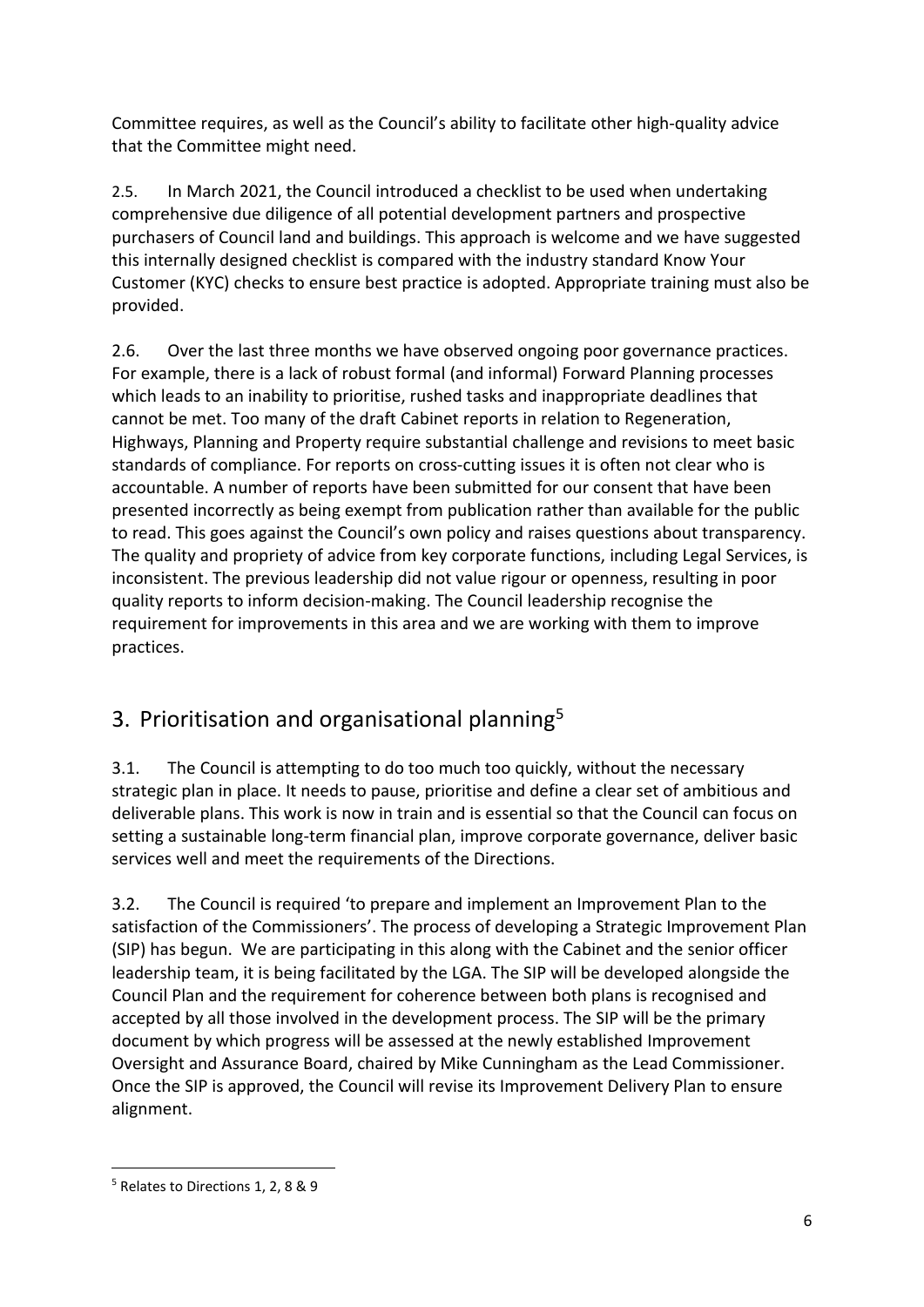### <span id="page-6-0"></span>4. Financial resilience<sup>6</sup>

4.1. The Council needs to make significant revenue savings over the next three years. We note that this is c£33m for 2022/2023. In year, the latest financial reporting indicates a pressure of £8.7m and a spending moratorium is in place to suppress expenditure. We are conscious that in addressing past commitments and practices in Regeneration, Property and Highways, significant capital commitments have been made over recent months, in some cases with major concomitant revenue charges that will be baked into future budgets. The Mayor has already started budget consultation with residents, staff and stakeholders about how the budget gap will be met next year. We recognise the importance of ensuring that resources support the provision of efficient, core frontline services for residents. However, the Council must also prioritise and invest in building the competence, capacity, efficiency and effectiveness of core corporate and support services.

4.2. CIPFA has recently undertaken a review of the financial management functions of the Council. We will track the recommendations and the delivery of actions required to achieve any reform needed through the development of the SIP. We have also asked CIPFA to review the Council's financial resilience, and we will report on this in our next report. We expect to see improvements to financial management across the Council feature prominently in the SIP.

### <span id="page-6-1"></span>5. Boundary Review<sup>7</sup>

5.1. The Directions require the Council: 'To consider and consult upon a new submission to the Local Government Boundary Commission for England as part of the current boundary review, which includes consideration of a proposal to reduce the number of councillors to those consistent with elections on a predominantly single-member ward basis and be approved by the Commissioners, thereby increasing accountability to the electorate in Liverpool.'

5.2. The Council has complied with the first part of this Direction. At the full Council meeting on 22 September 2021, a submission to the Boundary Commission was approved. This submission proposes a reduction in the number of councillors from 90 to 85 and, following detailed discussions and challenge, has our support as required by the terms of the Direction. On 1 October the LGBCE announced it was 'minded to' accept the proposal.

5.3. We were also asked to pay particular interest in the planned Governance Review<sup>8</sup>. We can confirm the Council are aware of the need to determine the future leadership model by 2022 and are considering options.

<sup>6</sup> Additional area of interest as outlined in the letter to the lead Commissioner, Mike Cunningham on 10 June 2021

<sup>7</sup> See Direction 3

<sup>8</sup> see letter to the lead Commissioner, Mike Cunningham on 10 June 2021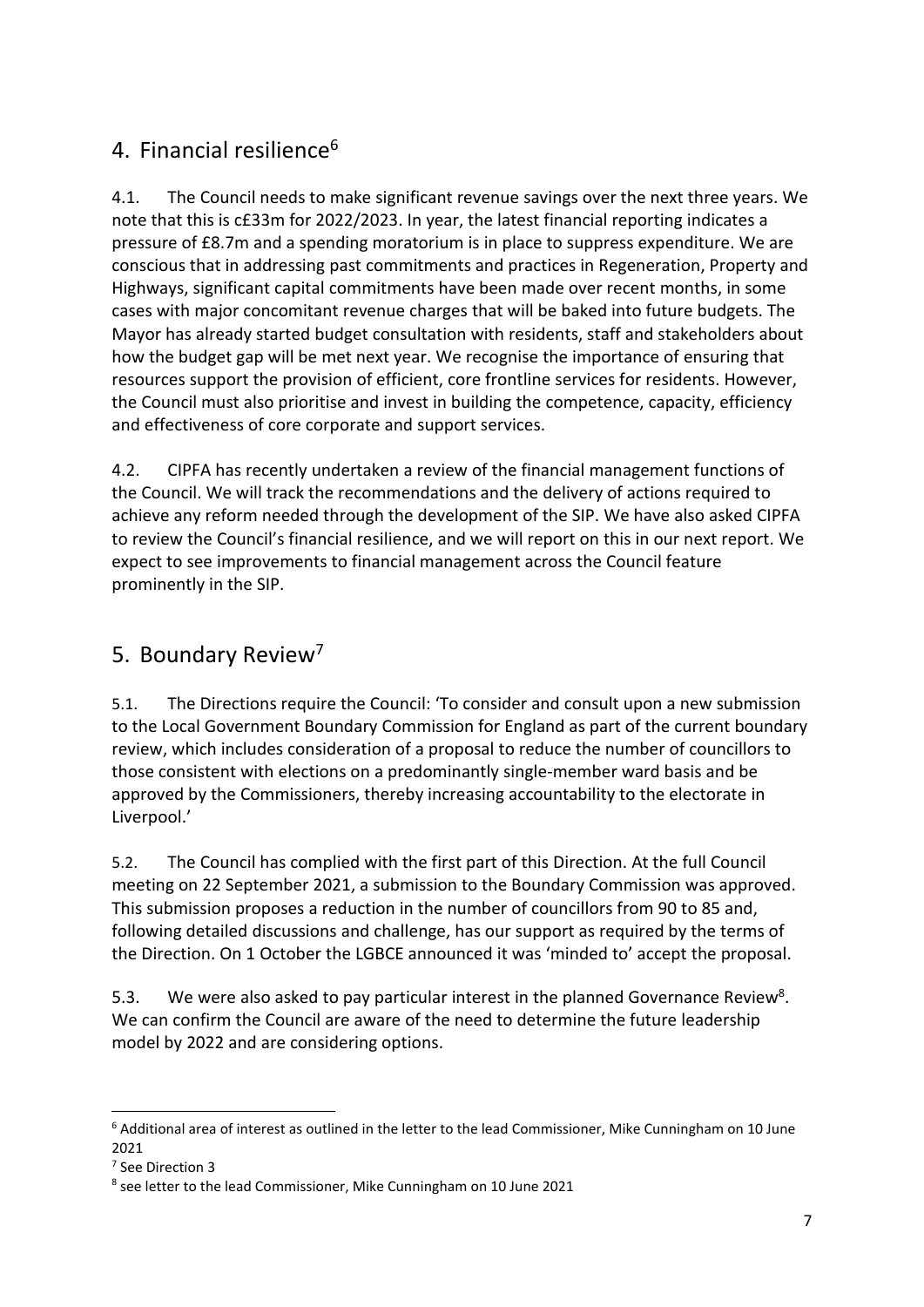### <span id="page-7-0"></span>6. Highways and Transport<sup>9</sup>

6.1. The first three months have been dominated by urgent decision-making, a familiarisation of the baseline challenges and processes, and an understanding of the staff and suppliers involved.

6.2. There is full commitment at Chief Executive, Councillor and Officer levels to 'rebuild' the Highways and Transport function. Although the improvement journey has begun, we estimate it will take another 12 to 18 months to stabilise the service and to provide a firmer foundation for onward improvement.

6.3. The BVI identified several areas for concern in the Highways and Transport service:

- The Service had no coherent business plan, direction or forward vision.
- There was weak foresight of health & safety and works planning, leading to excessive compensation claims.
- There was a lack of structure and processes between core highways services and capital works.
- There were confused lines of leadership within the Service necessitating a restructure using best practice principles.
- There was an absence of a formal contract with Liverpool Street Scene Services Ltd (LSSL) and no benchmarking of rates.

#### <span id="page-7-1"></span>**Highways Improvement Delivery Plan**

6.4. The Council's Improvement Delivery Plan<sup>10</sup> sets out 21 immediate actions linked to Highways Service improvements. Key to progress was the appointment of the Interim Chief Highways Officer (ICHO) in May 2021.

6.5. We are confident that these actions are a suitable immediate phase one response to the issues identified in the BVI. We are also overseeing two additional actions:

- There was limited capacity and capability within the Highways Service and key enabling services to make the changes outlined in the Improvement Delivery Plan, coupled with the setting of unrealistic timescales. Consequently, additional interim capacity and capability has been agreed and is discussed further in para 6.9.
- There was a lack of clarity on the outcome these individual or collective actions will have on service users and the City of Liverpool. Work is in hand to establish clarity on desired outcomes and this will inform the SIP.

#### <span id="page-7-2"></span>**Highways Structure and Staff**

6.6. The ICHO will carry out a full-service review which will follow the Council's senior management restructure (to be concluded this autumn). We were concerned that the current operating model was insufficient to provide day to day services whilst also driving required improvement. Consequently, the ICHO has introduced an interim structure prior to

<sup>9</sup> See Direction 7

<sup>&</sup>lt;sup>10</sup> See paragraph 2.3 for a description of the Improvement Delivery Plan.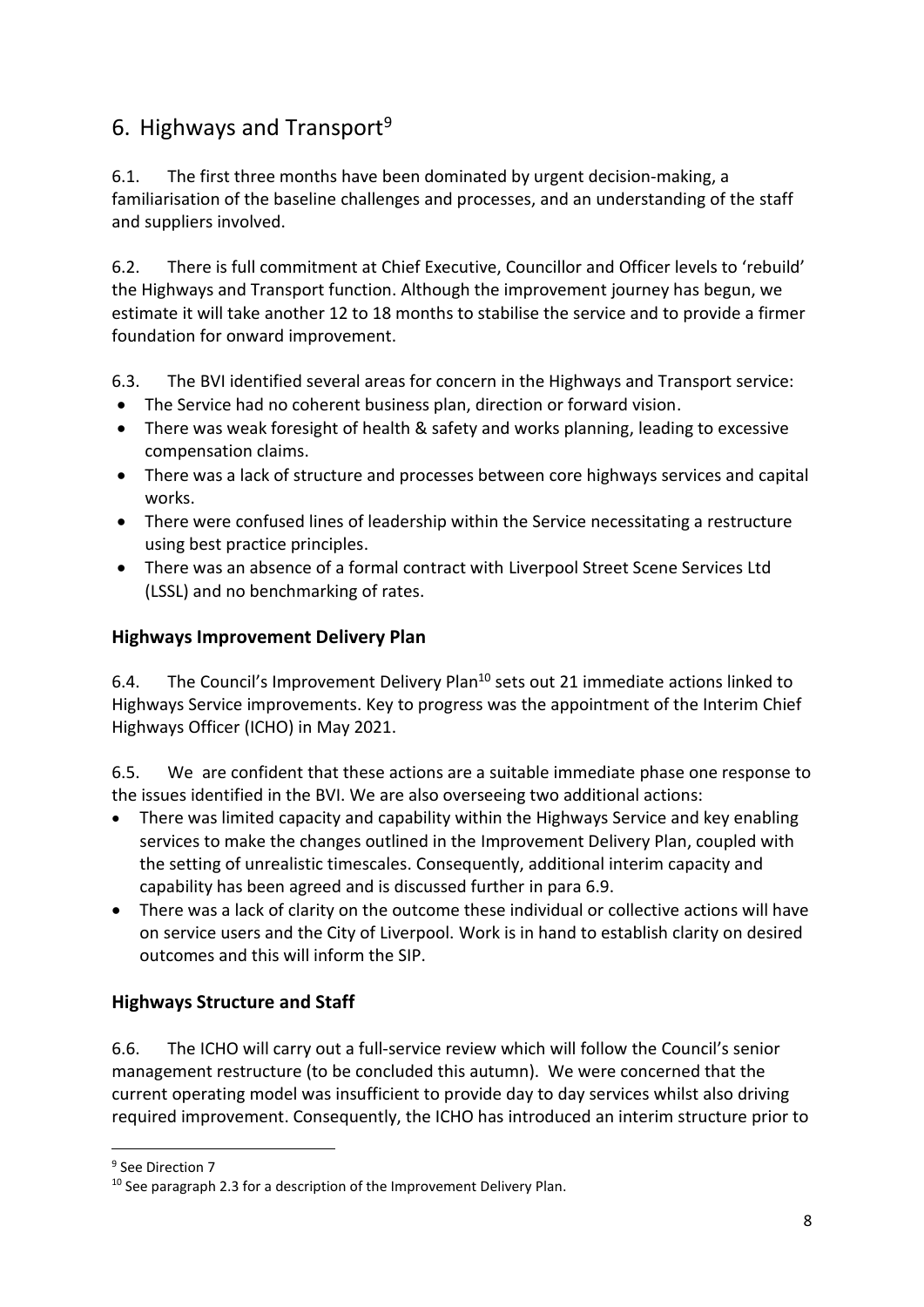a full service review in 2022. The interim service structure will strengthen senior leadership capacity and capability, bring teams more in line with best practice, and create a small 'task & finish' cross-cutting improvement team.

6.7. Despite the current revenue budget freeze, the ICHO is able to appoint to some priority vacancies which are needed to build the necessary capacity and capability in the service.

6.8. The more challenging improvement needed is to the culture within the service. This is characterised by weak forward planning, a siloed approach, a lack of staff appraisals and inadequate project/contract control. These are symptomatic of the poor leadership of the service in the recent past. The departure of senior officers within regeneration, planning and highways, combined with the appointment of the ICHO and additional interim divisional managers, provide opportunities for change. Recent whistle-blowing within Highways suggests that pockets of inappropriate behaviours still exist. We will continue working with the ICHO to undertake more staff events and 1:1s to give staff the confidence to expose any further inappropriate behaviours.

6.9. Following discussions with the Business Partners for HR, Finance, Legal and Procurement we are also concerned about the capacity of internal enabling services available to Highways. Without the dedicated support needed, the pace and quality of improvement in Highways will be affected. The Council has recognised this and recruitment is underway to strengthen these support teams. We will keep this under review.

### <span id="page-8-0"></span>**Business Planning and Projects**

6.10. Until now there has not been a business plan for Highways for 2021/22. The plan is necessary to bring together the service's priorities, budgets, performance targets and customer standards for the benefit of staff, councillors and users. An in-year business plan is currently in draft. We expect that a full business plan will be developed for 2022/23.

6.11. A full review of Highways capital projects is underway to ensure that priorities are correctly identified; risks are properly assessed with appropriate mitigation plans developed; costs are accurately assessed; and suitable technical advice is available when required.

### <span id="page-8-1"></span>7. Property and Regeneration<sup>11</sup>

7.1. During this initial three month period we have concentrated on building positive working relationships with the Council's Property and Regeneration officers. We are cognisant of the unprofessional and bullying culture in which many officers had been forced to operate previously.

<sup>11</sup> See Direction 4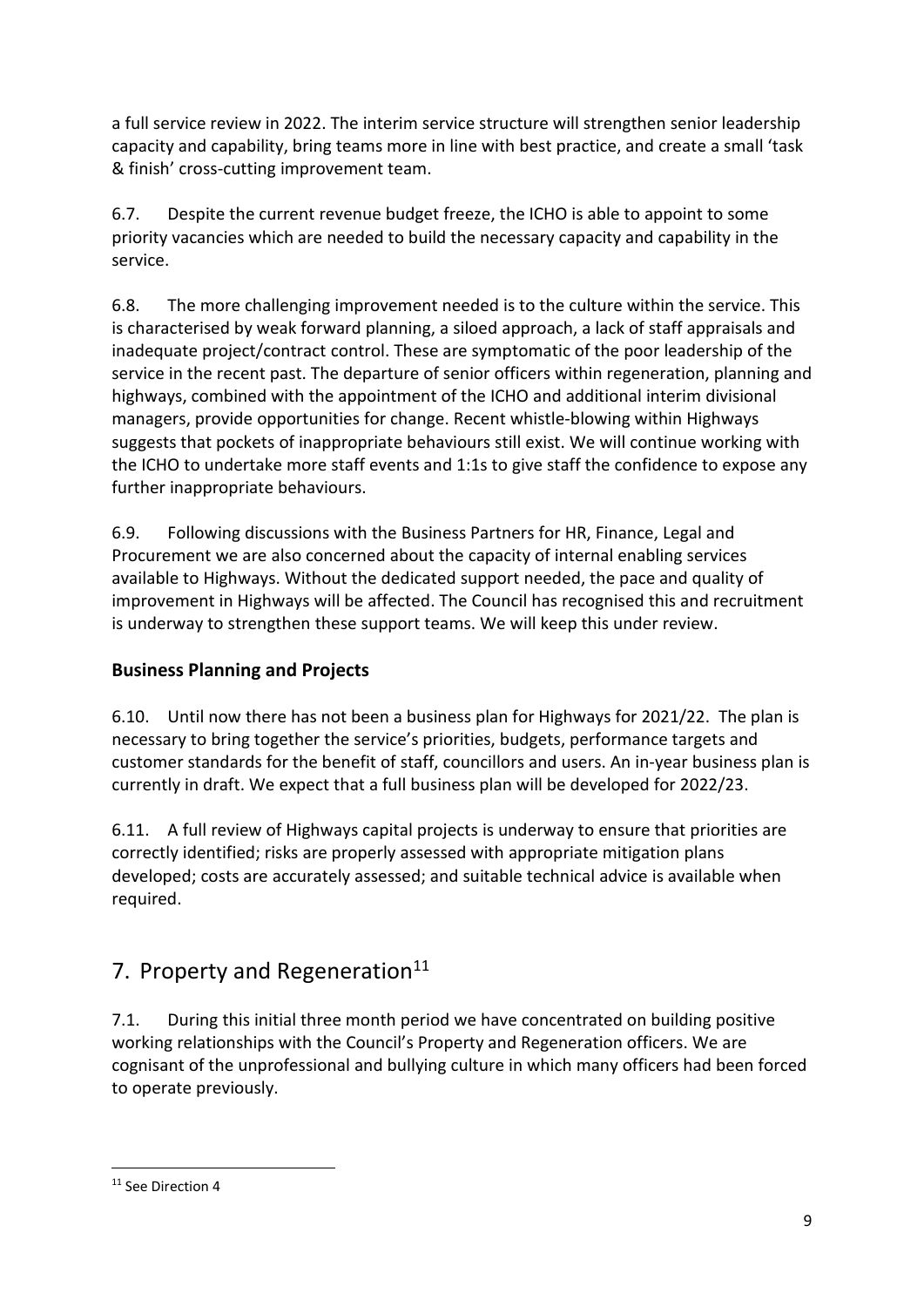#### <span id="page-9-0"></span>**Property Asset Management (PAM**)

7.2. The Council accepts there are significant weaknesses in property management and is addressing them by implementing a series of recommendations, developed in response to a CIPFA review in October 2020.

7.3. Under new leadership, and following the implementation of more effective controls, there have been improvements made to the management of property and assets in the Council. There is now a clear action plan for further improvement and progress is being made.

7.4. Priority must be given to those actions which will have a positive impact on the Council's finances, such as consolidating the operational property estate and strengthening the planned repairs programme to reduce the high levels of reactive repairs. We note that work is ongoing to address the backlog of rent and lease renewals but is hindered by a lack of staffing resource.

7.5. The team is under-resourced and carrying a number of vacancies to which they have been unable to recruit; those that have been advertised have often not attracted many candidates. We have advised the property team to look at alternative ways of covering vacancies in the short term such as secondment from other councils, partner organisations or drawing upon the expertise of private sector partners.

7.6. The PAM team is attempting to adopt more commercial principles to managing the property portfolio. It has taken steps to address the practice of granting 'peppercorn rent' to some 'community' leaseholders by introducing market rent to all properties, supported if necessary by grant funding from the relevant department for community uses. This will ensure there is a better understanding of the value of the property portfolio and that any subsidy to organisations is transparent and subject to review.

#### <span id="page-9-1"></span>**Property Transactions**

7.7. Best Value has not been achieved in a number of property transactions in the pipeline where officers are seeking our consent. We remain unconvinced that internal property valuations are aligned to market conditions and have requested that one in five valuations are conducted externally and subject to a franked Red Book Valuation<sup>12</sup> to provide a market comparator. We have found evidence of officers accepting invalid valuations which were close to their expiry date (three months) or valuations which were unsigned and it is not clear who provided the valuation.

7.8. We require better practice in terms of report writing to ensure greater transparency and evidence of a more commercial approach. The Council needs to better understand the context of decision-making to ensure it supports their priorities and aligns to Best Value principles.

<sup>12</sup> Royal Institution of Chartered Surveyors (RICS) best practice guidance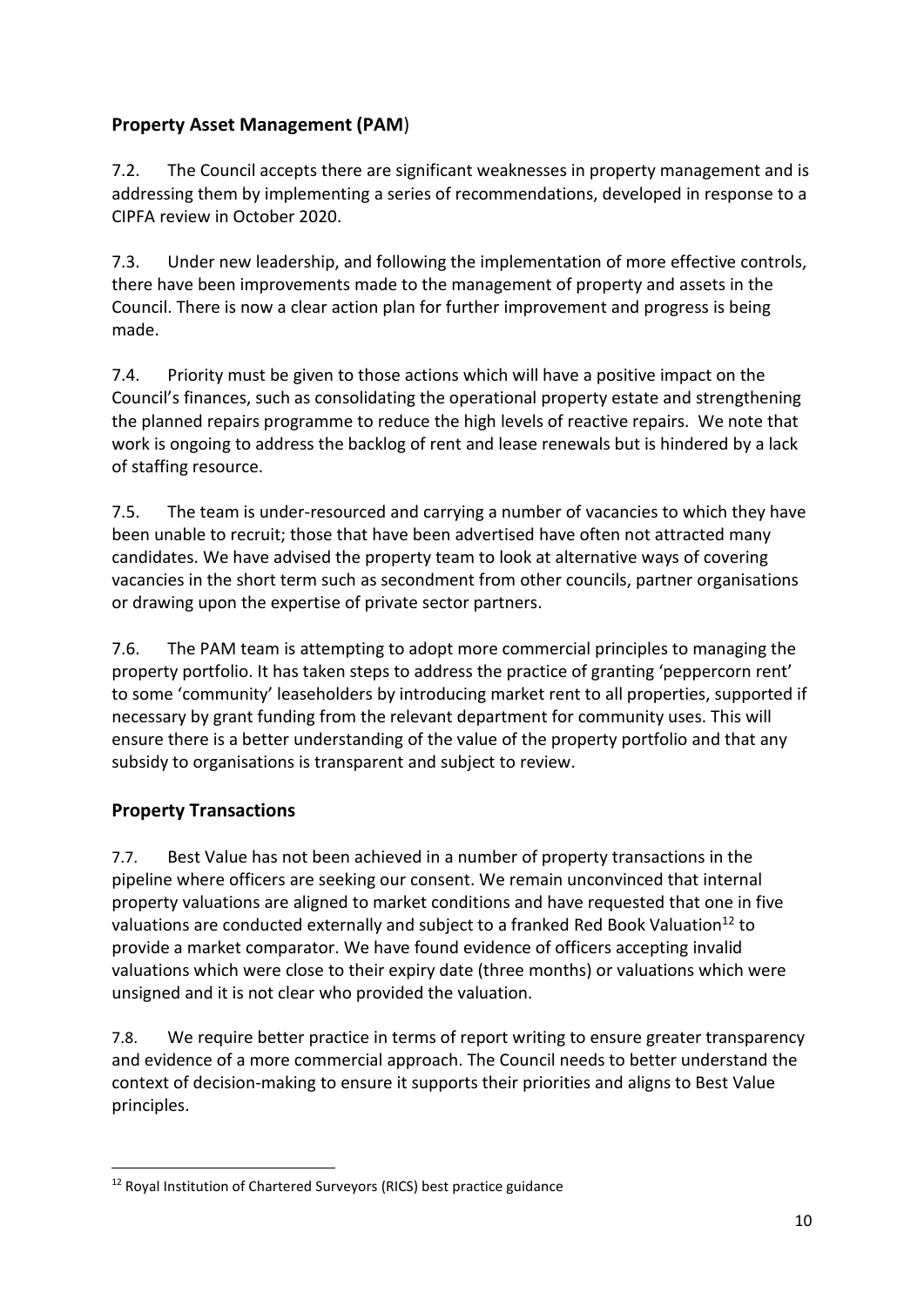#### <span id="page-10-0"></span>**Regeneration, including Housing and Planning**

7.9. The recent appointment of the Interim Director of Regeneration and Economy is a positive step. There is much to do and there are significant capacity gaps in the team, exacerbated by poor record management.

#### <span id="page-10-1"></span>**Planning Processes, excluding Local Planning Authority functions**

7.10. The Planning team has been strengthened from a significantly under-resourced position. For some time there has not been a Head of Development Control or Enforcement, resulting in a considerable backlog of approximately 300 planning applications which is clearly constraining development in the City.

7.11. We have requested that the Head of Planning explores opportunities to outsource the straightforward applications to allow the team to focus on more complex planning applications and reduce the back log. Delays in planning are the subject of a high number of customer complaints. On-going problems in the implementation of a new IT system has further exacerbated frustration both for officers and members of the public.

7.12. Due to the lack of capacity, capability and financial resource in the Planning team, there is a lack of supporting policy framework and strategy documents to encourage good development. We have encouraged officers to work with partners and stakeholders, including housing associations, to co-fund and co-manage the delivery.

#### <span id="page-10-2"></span>**Regeneration**

7.13. Our focus to date has been to review major strategic projects requiring imminent decisions with support from an external legal adviser. It is evident that previous projects have been executed without a good commercial understanding, a lack of adherence to achieving best value and without a full understanding of risks. We are working with the team to assess these projects with a view to strengthening the Council position, exiting projects or revisiting the legal structure of a project where is it possible to do so. An update on progress will be provided in the next report.

7.14. Where we have identified failings resulting in further financial exposure, we have referred projects to Internal Audit (IA); in one case IA has required the Council Audit Committee to conduct a lessons learnt exercise.

7.15. The Regeneration team needs a complete rebuild and the Interim Director of Regeneration and Economy has a good understanding of the skills required. There is a lack of economic development strategy and commercial investment skills that are present in more modern approaches to regeneration. Specifically, the team needs to develop skills in financial analysis and appraisal, economic strategy and impact, and commercial acumen. To address these issues the Director has ensured his team participate in the Liverpool City Region Combined Authority's 12 month commercial and financial skills training programme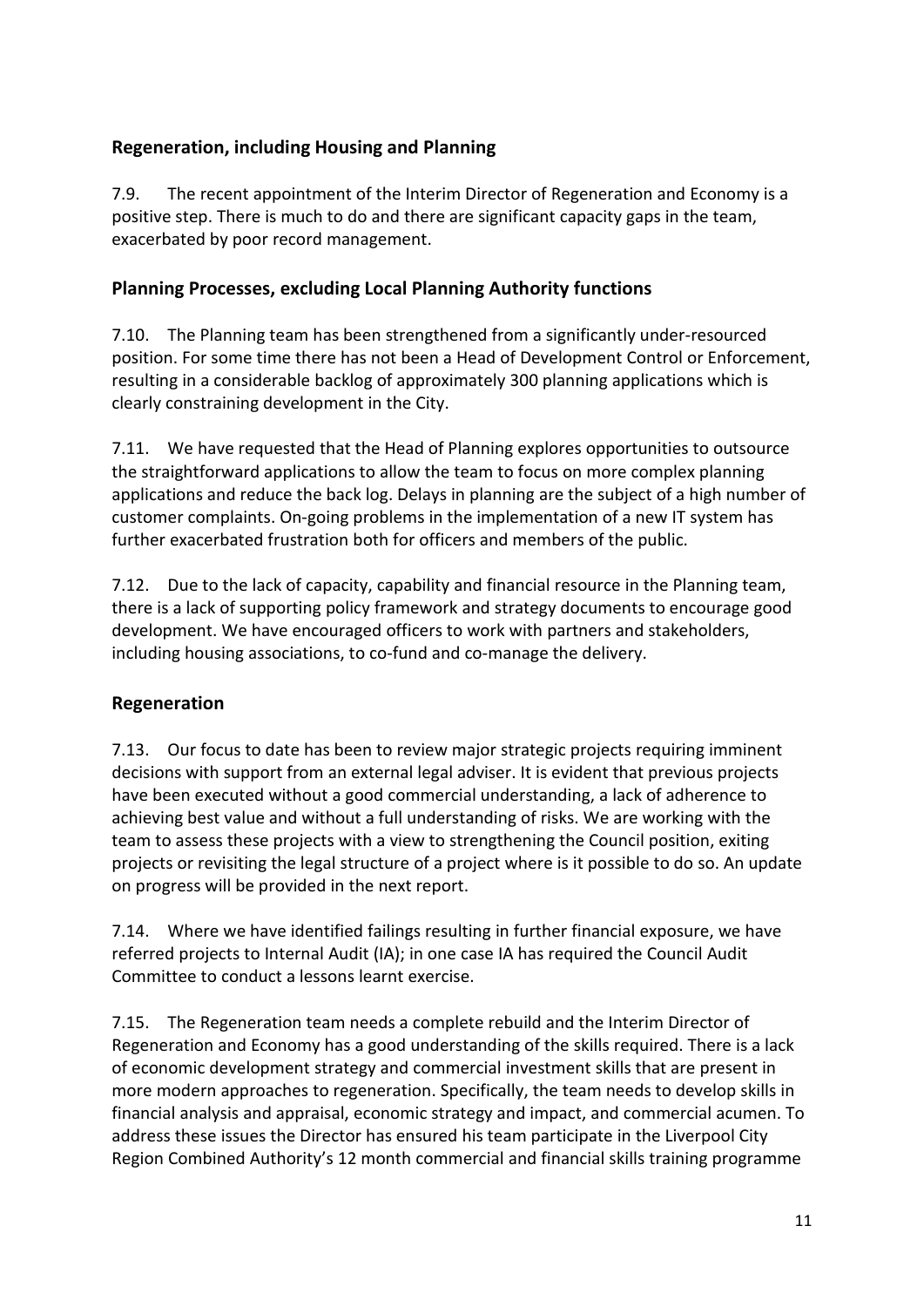and is examining the potential to bring "Public Practice" to the city to help support both recruitment and skills development.

7.16. We have advised the Council to use HMT Green Book Appraisal methodology to provide a more robust approach to projects and programmes.

### <span id="page-11-0"></span>8. Organisation structure<sup>13</sup>

8.1 The Council is required 'to consider and approve a suitable officer structure for the Authority which provides sufficient resources to deliver the Authority's functions in an effective way, including the improvement plan and its monitoring and reporting within 6 months'. The Chief Executive is currently developing his proposals. A new Monitoring Officer has been appointed. We have approved the restructuring of the first level of officers, who report directly to the Chief Executive, and agreed the process for determining the officer structure below this tier which will follow the development of the Council Plan on a 'form follows function' basis. The Council currently has an aging and long serving workforce. We will report further on the restructuring process and efforts by the Council to increase diversity and attract talent in our next report.

### <span id="page-11-1"></span>9. Review of Council Subsidiary Companies<sup>14</sup>

9.1. The Council has several subsidiary companies. Some of these companies are wholly owned; others the Council is associated with or has invested in.

9.2. The Council's Improvement Delivery Plan outlines the immediate actions that have already been taken to replace councillors on the the company boards. There is an intention to fundamentally review the structures, management and governance arrangements for all of these companies, including whether a wholly owned company is the most appropriate model of delivery for taxpayers.

9.3. The review is in two phases: wholly-owned companies are phase one, and associate companies, investments and loans are phase two. Local Partnerships have been contracted to undertake phase one between September 2021 and Febuary 2022. We are content with the timetable and process the Council is following.

9.4. As the Liverpool Streetscene Services Limited (LSSL) review will not conclude until next year, we have agreed with the ICHO that the service-level agreement between the Highways Service and LSSL on the cost and performance of reactive repairs will have to be robust enough to see it through 2022/23.

<sup>&</sup>lt;sup>13</sup> See Direction 6

<sup>14</sup> See Direction 5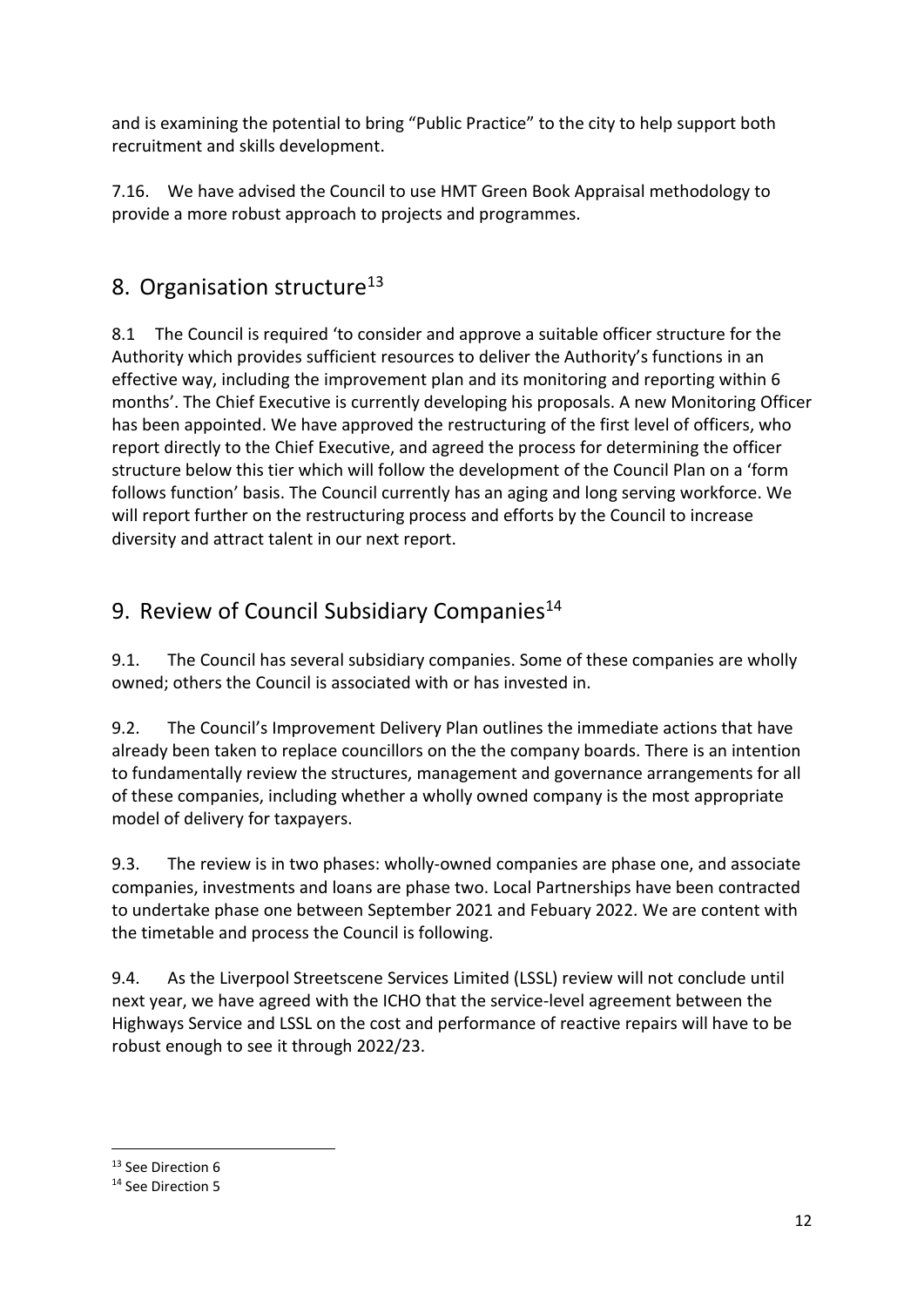### <span id="page-12-0"></span>10. Enabling services<sup>15</sup>

10.1. As recognised in the CIPFA Property Management review, there is an ongoing reliance on an under-resourced legal team for transactions, leading to delays in work tasks and also in providing commentary on property transaction approvals.

10.2. To provide necessary additional legal assurance, we have required the Council to procure independent legal advice to review existing major live projects that will be subject to request for our consent. This area will be reported on in more detail in the next report.

10.3. Other corporate services are very stretched. We have concern about capacity challenges in Finance, Democratic Services, Audit and HR. Elements of the IT infrastructure are dated and the slow introduction of new IT systems are affecting the progress of improvement in service areas. We recognise the budget challenges facing the Council and the requirements to make efficiencies and retain service delivery. We are concerned that overly reducing capacity and capability at the Council's corporate centre will be a risk to the required improvements. We expect to see the building of resilience in the enabling services as an important facet of the SIP. This will be achieved by changes to working practices as well as dealing with capacity challenges.

### <span id="page-12-1"></span>11. Customer complaints and complaints handling<sup>16</sup>

11.1. Complaint data provides a rich source of information for improving organisations. As such, this data should be valued and clearly understood, with themes of public dissatisfaction informing the prioritisation of improvement activity. The emphasis should be on learning and service improvement rather than on blame. Since the start of the intervention, we have received 59 complaints about the Council. Many of these concern property transactions; some have pre-emptive informal approvals by officers only to be retracted later; some refer to a lack of responsiveness from officers and many are as a result of the significant backlog of work due to insufficient capacity to address property transactions.

11.2. More generally, complaints are being addressed to us where there is evidence over many years of poor complaint handling that has led unnecessarily to escalation. In some cases there are reports of some councillors advising residents to contact us directly where they have not received timely responses to queries or complaints.

11.3. There is a lot to do to improve customer and stakeholder interaction, much of which was actively discouraged in the past. The Council recognises the need to improve customer service targets and produce simple consistent service standards and guidance, especially with regard to property activity. The management team at the Council has commissioned a plan to regain focus and improve service standards. We will continue to monitor progress in this important area.

<sup>15</sup> See Catherine Frances Directions covering letter 10 June 2021

<sup>&</sup>lt;sup>16</sup> See Direction 1